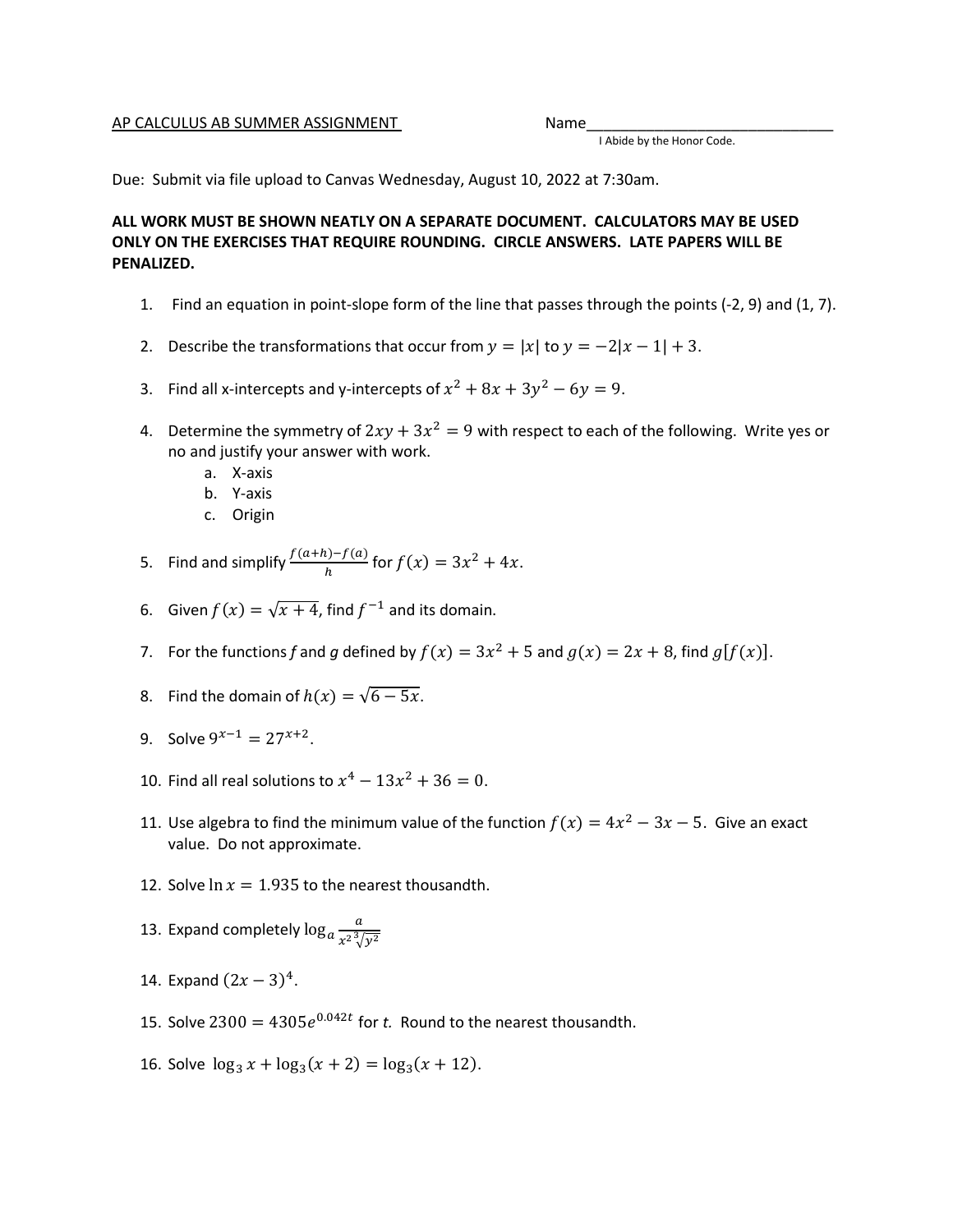- 17. Let  $f(x) = \frac{3x^2 + 5x + 2}{9x^2 1}$  $\frac{1}{9x^2-1}$ . Find all asymptotes algebraically. Write "none" if the graph does not have that kind of asymptote.
	- a. Vertical
	- b. Horizontal
	- c. Slant
	- d. Determine algebraically all points (if any) at which the graph crosses any asymptotes.
- 18. The graph of  $f(x) = k(x + c)^5 (x d)^4$ 
	- a. Crosses the x-axis at
	- b. Touches the x-axis at
- 19. Solve  $2x^3 5x^2 + 3x > 0$ .
- 20. Use the change of base formula to find  $\log_5 21$  to the nearest thousandth.

21. Let 
$$
g(x) = \begin{cases} x^2 + 4 \text{ for } x \le -1 \\ x - 10 \text{ for } -1 < x < 3 \\ 2x + 5 \text{ for } x \ge 3 \end{cases}
$$
. Evaluate:  
\na.  $g(5)$   
\nb.  $g(-1)$   
\nc.  $g(2)$ 

- 22. Determine the equation of the slant asymptote of  $f(x) = \frac{x^3 2x^2}{x^2 + 4}$  $\frac{2x}{x^2+1}$ .
- 23. Find the exact values of the five remaining trigonometric functions if sin  $t=-\frac{3}{7}$  $\frac{3}{7}$  and *t* is in quadrant III.
- 24. Evaluate each of the following (credit will not be given for either a or b if the unit circle is used): a.  $3\pi$

a. 
$$
\sin \frac{\pi}{4}
$$
  
b.  $\sec(-\frac{5\pi}{6})$ 

- c. tan  $\pi$
- 25. Solve for  $0 \le x \le 2\pi$  (credit will not be given if the unit circle is used).
	- a.  $2 \cos x 1 = 0$
	- b.  $\sin 2x \cos x = 0$
- 26. Use trigonometric identities to rewrite each expression in terms of a single trigonometric function.
	- a.  $(1 + \sin x)(1 \sin x)$
	- b.  $\cos t (\sec t \cos t)$
- 27. Find the equations for all asymptotes.
	- a.  $f(x) = \tan 3x$
	- b.  $g(x) = \csc 2x$